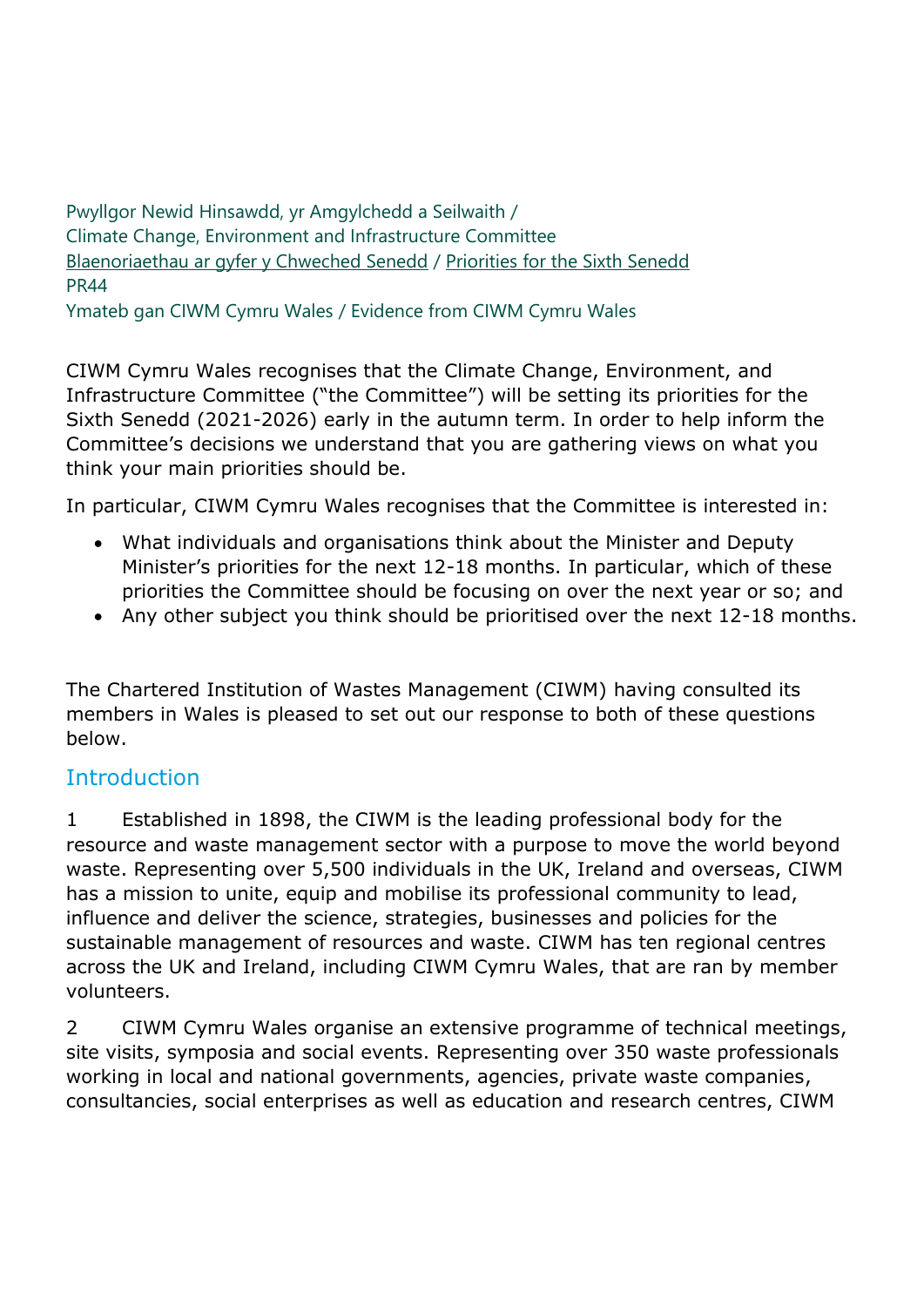

### Together, we stand for

Cymru Wales provides a forum for professional debate and the a world beyond waste opportunity for members to meet and socialise through a

strong network of professionals.

3 Consistent with the overall CIWM mission CIWM Cymru Wales believes that the resources and waste sector can play an important role in efforts to mitigate climate change. The Climate Change Committee (CCC) says that waste sector emissions in the UK can be reduced by 75% by 2050, according to its 'Balanced Net Zero Pathway' predictions for waste.

4 These emissions can be reduced by keeping resources in use for as long as possible resulting in less waste and therefore fewer emissions produced from landfills and incinerators where they mostly arise.

#### Minister and Deputy Minister's priorities for the next 12-18 months

5 In the letter to the chair of the committee, Llyr Gruffyd MS, the Julie James AS/MS Minister for Climate Change and Lee Waters AS/MS the deputy minister for Climate Change set out a series of the priority focus areas for the next 12 – 18 months.

6 CIWM Cymru Wales have identified three areas for priority:

- Circular economy
- Transport
- Digital data

#### Circular economy

7 CIWM Cymru Wales believes the transition to a circular economy in Wales from a linear economy, one which takes, makes and disposes of materials, requires a commitment to the sustainable management of waste and resources from all sectors of the community.

8 Less waste needs to be produced through purchasing decisions and the design and development of sustainable products. Therefore, a priority action for the Welsh Government is for all departments to adopt the [Sustainable Procurement](https://wrapcymru.org.uk/resources/guide/sustainable-procurement-hierarchy-guidance)  [Hierarchy](https://wrapcymru.org.uk/resources/guide/sustainable-procurement-hierarchy-guidance) as well as encourage the public sector in particular to adopt the principles of circular procurement, based on the waste hierarchy – Reduce, Reuse, Recycle,

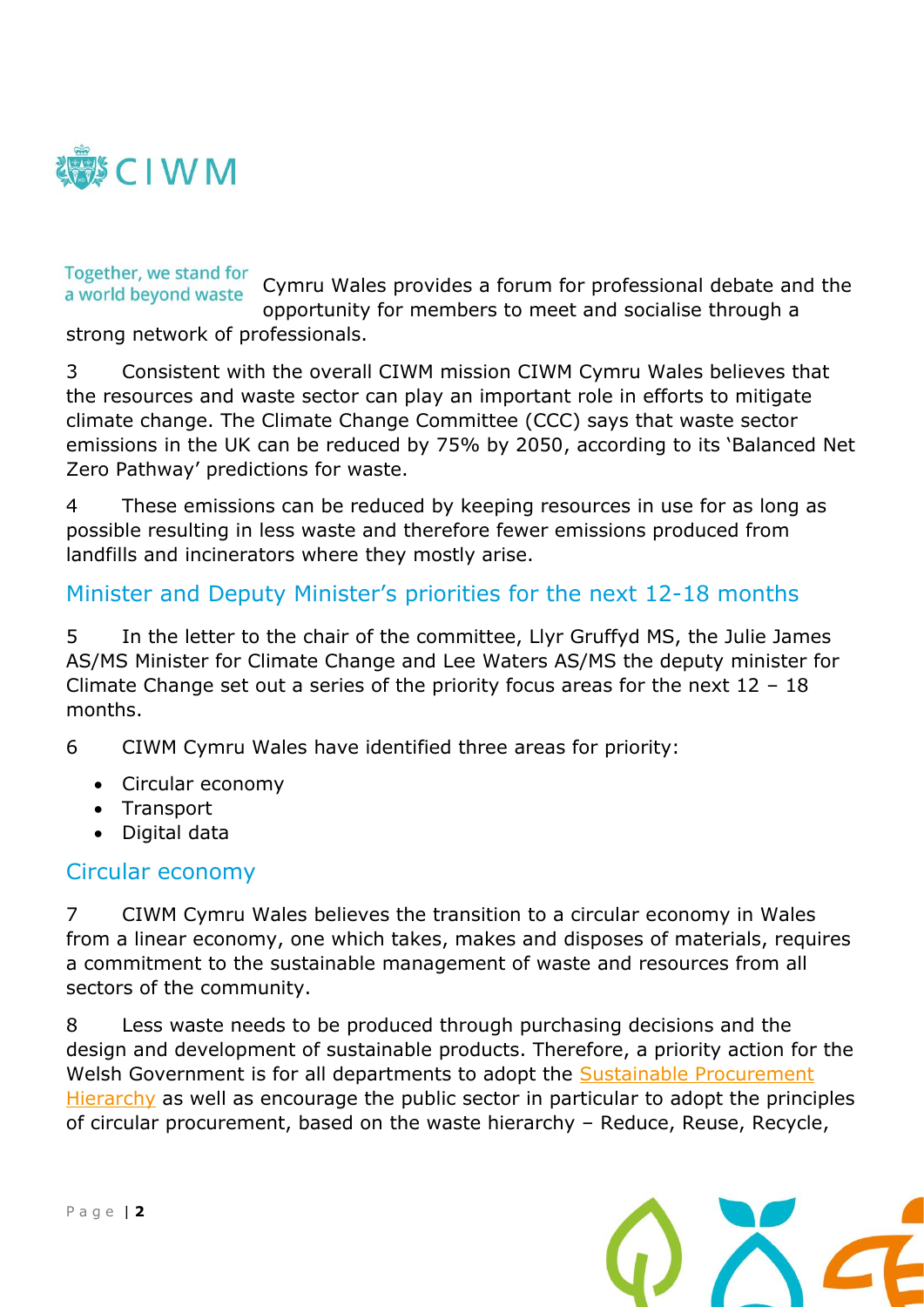

#### Together, we stand for a world beyond waste

and Recover to drive markets and support new business approaches for new products and services. Circular

procurement sets out an approach to green public procurement which pays special attention to "…that seek to contribute to the closed energy and material loops within supply chains, whilst minimising, and in the best case avoiding, negative environmental impacts and waste creation across the whole life-cycle." [\(https://ec.europa.eu/environment/gpp/circular\\_procurement\\_en.htm\)](https://ec.europa.eu/environment/gpp/circular_procurement_en.htm)

9 Focus should be concentrated on a number of contracts that can deliver decarbonisation. The approach, contract documents and outcomes should be reviewed and the information gleaned should be widely disseminated to enhance understanding within the public sector.

10 Public sector bodies should work together on the development of contract specifications that can minimise the carbon impact of works, goods, and services procured. This should be based on enhanced understanding of their emissions profiles.

11 Clauses for specifications in contracts should be developed to reduce carbon impacts. The private sector through market engagement exercises should be involved as only together will the decarbonisation agenda be delivered. Potential requirements could include, for example, stipulating requirements for reusable packaging, delivery of goods by electric vehicles and stopping the use of single-use plastics, setting waste reduction, reuse, repair and recycling targets for businesses.

12 It is important that businesses are able to adapt and evolve to react to the requirements of government to deliver a circular economy. Continuing support should therefore be offered both by Government departments and agencies such as WRAP Cymru to advise business of the opportunities and benefits of circular business models. This will ensure that products' longevity and durability, through access-based models such as renting and leasing, as well as expanding opportunities for reuse and recycling materials can be realised.

13 The resources and waste sector also requires more **infrastructure** for reuse and repair to be expanded and greater investment in our capacity to recycle materials such as plastic and packaging waste.

14 Investing in new equipment and infrastructure to increase the use of recycled materials in Welsh manufacturing should be a priority. It has been recognised that

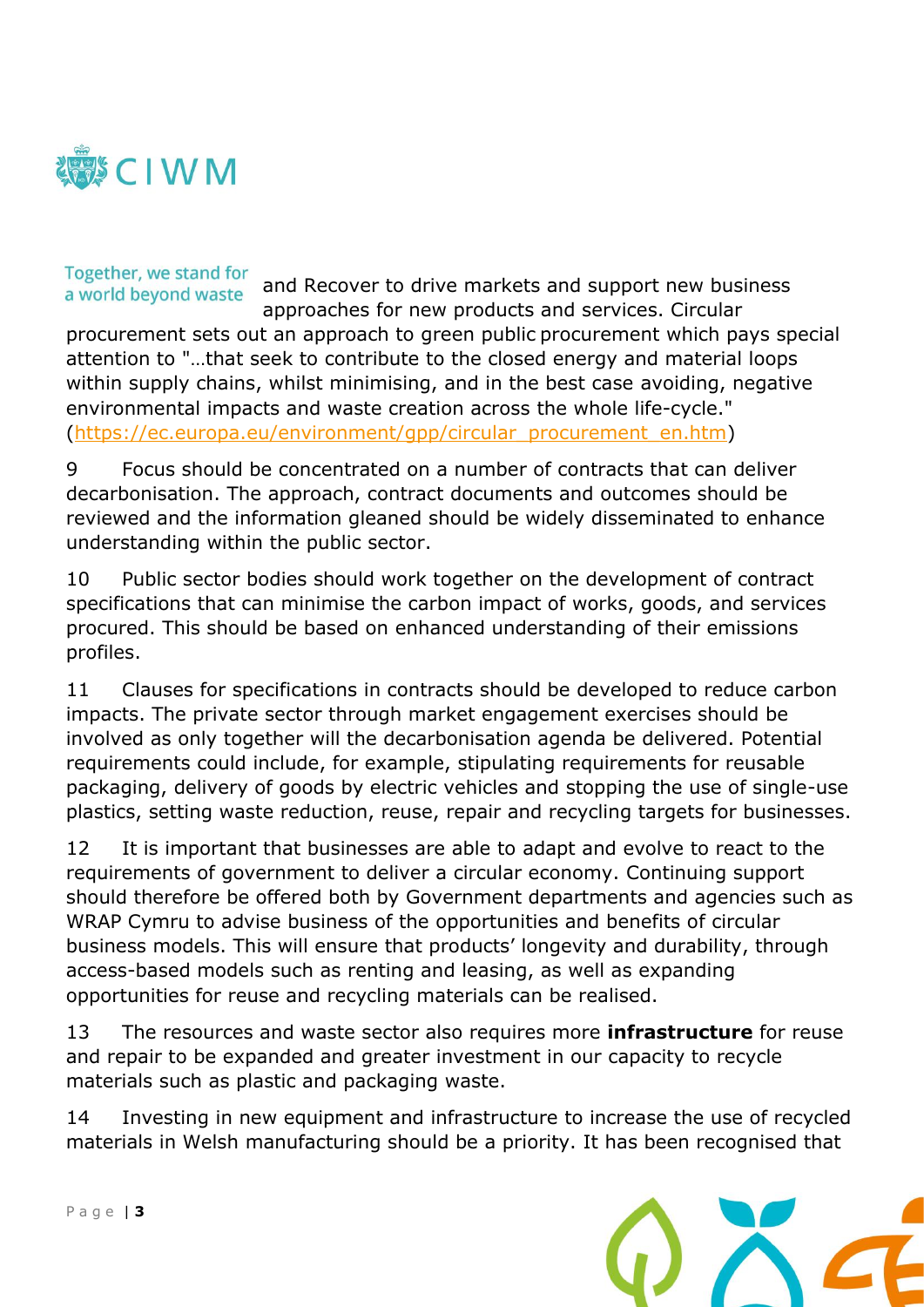

# Together, we stand for

the interdependency of infrastructure will create the greatest a world beyond waste opportunities. The co-location of innovative technologies and reprocessing infrastructure, such as the development of Eco Parks, offer major opportunities that deliver resource efficiency and achieve operational, environmental and financial benefits. This will provide the framework to delivering the circular economy. Planning bodies should be encouraged to adopt this approach.

15 Finally, **incineration and landfilling** have to be reduced to a minimum as waste sector emissions mostly arise from the decomposition of organic matter in landfills, and reduced residual waste sent to energy from waste (EfW).

16 CIWM Cymru Wales believes that by applying circular economy principles to transform the way goods and materials are produced and used in the economy provides us with an opportunity to address climate change, create greater resilience and increase sustainability.

#### **Transport**

17 Decarbonisation of transport (in particular HGVs) is a priority issue as diesel use represents a significant source of carbon emissions for waste operators in both the public and private sector. Vehicle manufacturers are not moving at the pace the climate emergency warrants and in our view there is a role for government to support R&D in this area.

18 CIWM recently responded to the Department of Transport consultation on phasing out fossil fuel HGVs and although the transformation of councils' waste management fleet towards electric vehicles should be accelerated, there are issues in relation to chassis manufacturers delivering the fleet requirement for special body-build suppliers, to an earlier timetable.

19 CIWM Cymru Wales recognise that steps to transition to low/zero emission including amongst the grey fleet (staff travel), will require infrastructure in the form of low carbon power capacity whether that is national grid, hydrogen networks, battery development/manufacture or something else.

20 In addition, with the advent of increased remote working by administrative staff employed in the waste and resource sector Welsh Government where possible, should support them to continue to work either at home or in 'hubs' or if they have

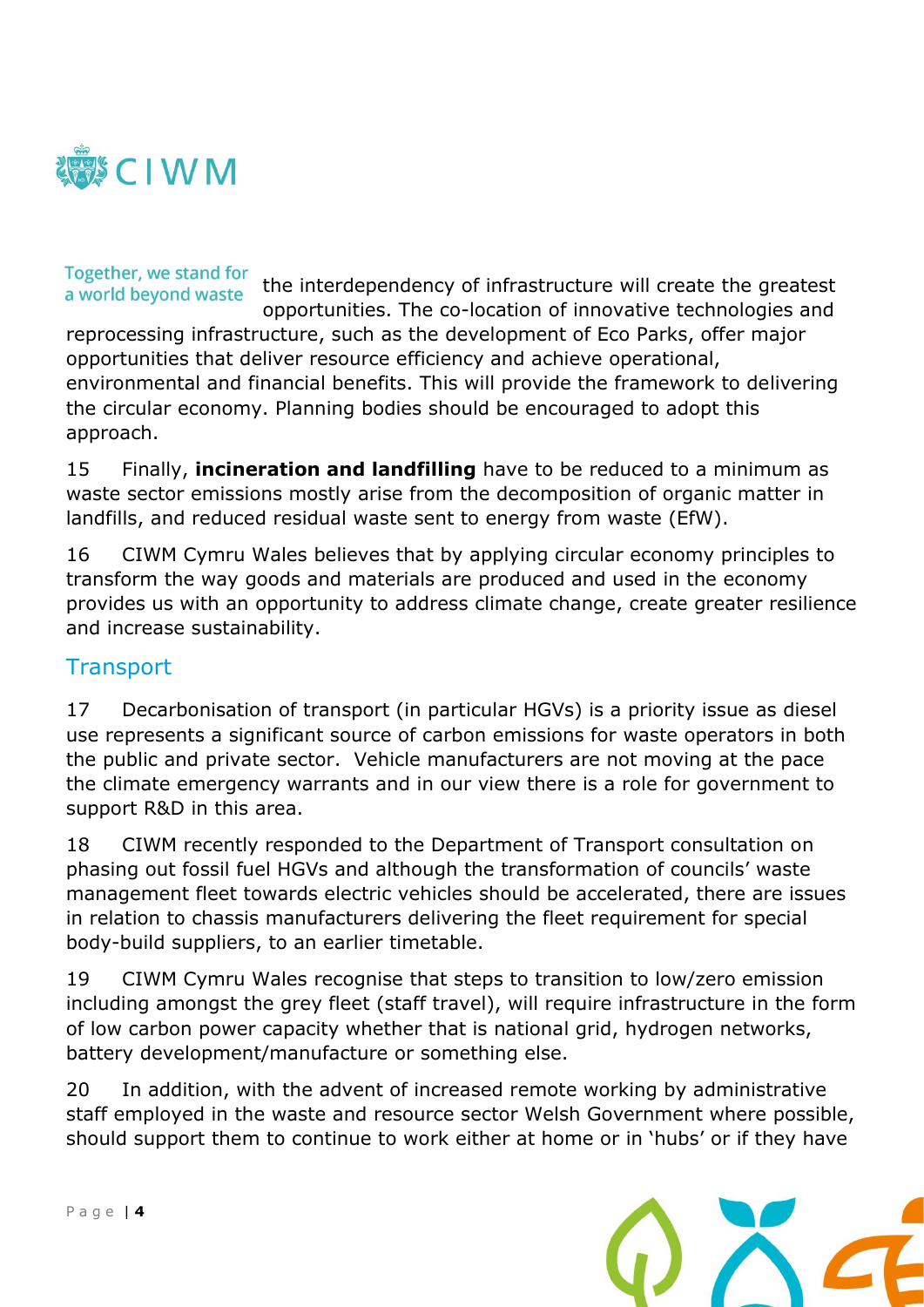

Together, we stand for a world beyond waste

to travel to work this should be via active travel and/or public transport to reduce and encourage unnecessary car journeys.

#### Digital Data

21 Digital technologies which enable data and information to be created and processed will be required for circular business models and the complex demands of circular supply chains.

22 This is supported by the **European Policy Centre**, who believe that data and digitally-enabled solutions can accelerate and boost the transition to a sustainable circular economy. They state that that it can improve connectivity and information sharing; make business models, products and processes more circular; and empower citizens and consumers to contribute to the transition. They go on to state that they can be used to improve different segments of the circular economy, including waste management and recycling.

23 CIWM Cymru Wales believes that tools such as artificial intelligence, the internet of things, and biomimicry could accelerate the transition towards a circular economy at scale. Welsh Government should therefore seek to investigate how these new technologies can reduce climate changes impacts.

24 CIWM Cymru Wales have set out some specific actions that should also be prioritised over the next 12-18 months:

#### Reuse & Repair

25 Promoting the collection of more goods for reuse or repair. This will reduce the amount of waste generated and therefore collected, reducing the costs of collecting and treating waste, allowing funds to be spent elsewhere. It could also help generate more jobs locally, business models based on reuse, leasing, repair and remanufacturing could create four times more jobs than waste treatment, disposal and recycling [\(https://green](https://eur02.safelinks.protection.outlook.com/?url=https%3A%2F%2Fgreen-alliance.org.uk%2Fbuilding_a_circular_economy.php&data=04%7C01%7C%7C04921fef81e849ff170708d9204a8a77%7C43dd7f33993442e892f58548d6366a75%7C0%7C0%7C637576326802602167%7CUnknown%7CTWFpbGZsb3d8eyJWIjoiMC4wLjAwMDAiLCJQIjoiV2luMzIiLCJBTiI6Ik1haWwiLCJXVCI6Mn0%3D%7C1000&sdata=dLxa7ETzxICC3WnXGbyJ1YX2DKXX0LIroiCQaqxyQLw%3D&reserved=0)alliance.org.uk/building a circular economy.php).

26 Key to ensuring more items can be repaired or reused is to make re-use as the default route for furniture by developing a nationwide approach. This can be achieved by Welsh Government investigating what infrastructure and partnership